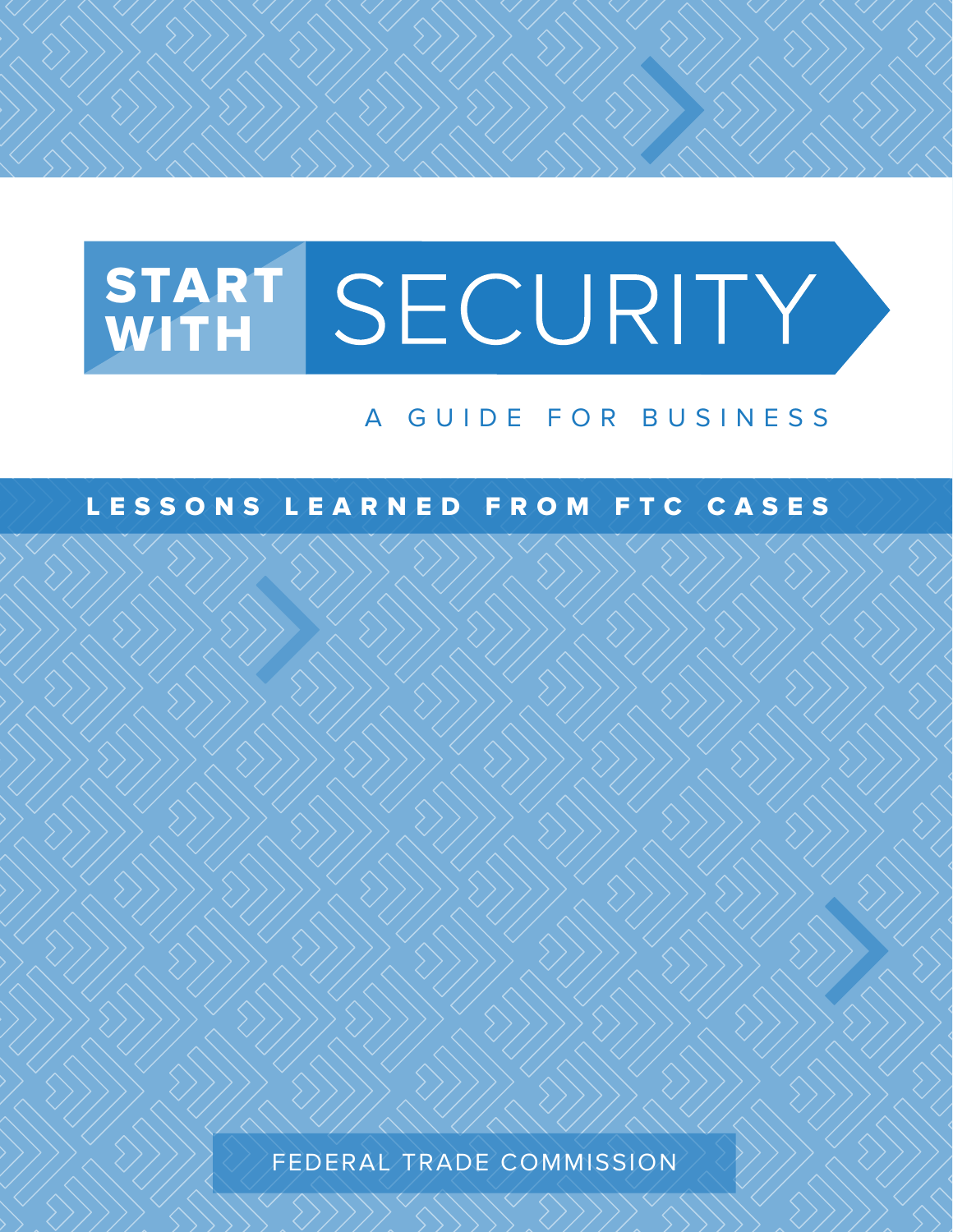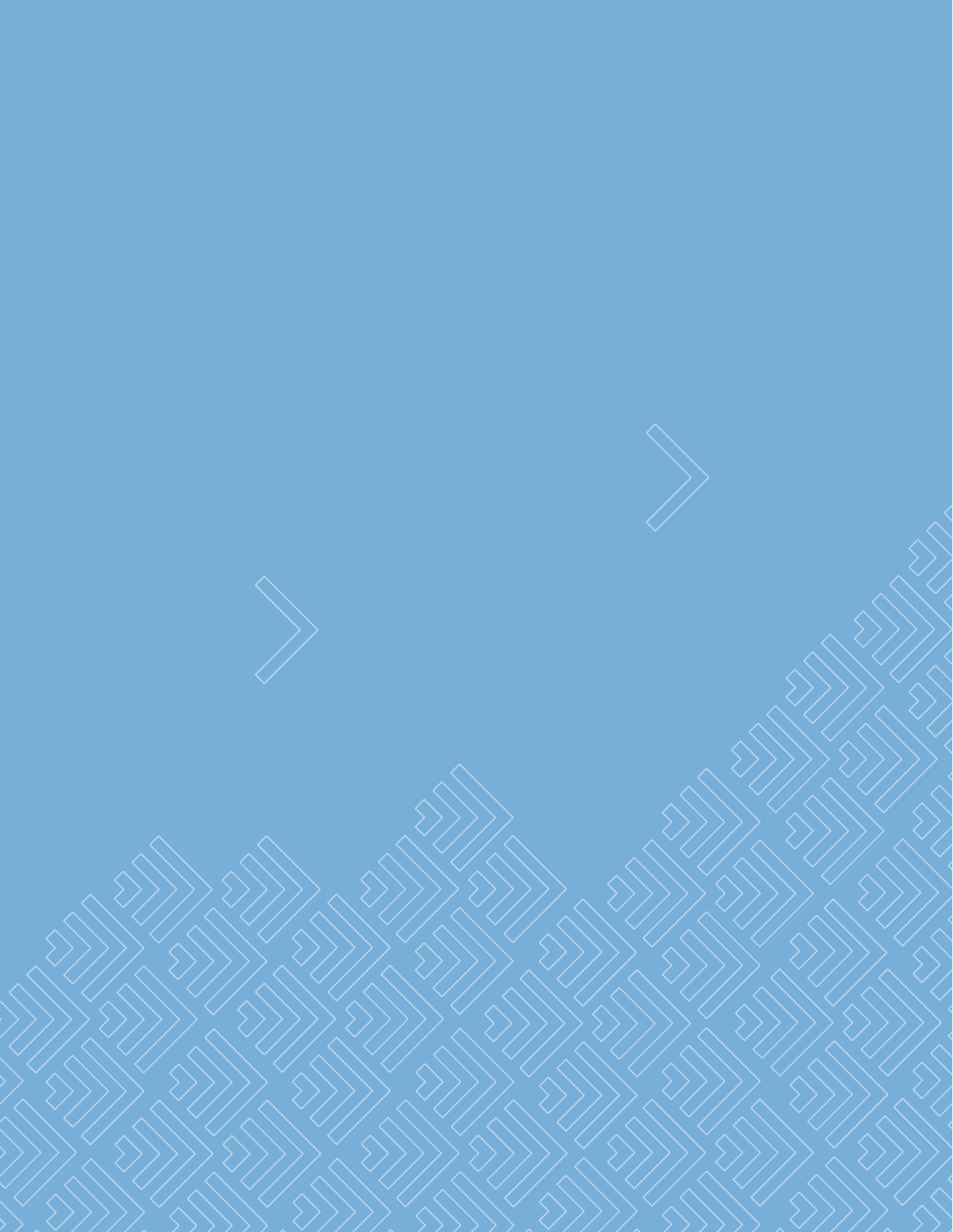## START WITH

#### **1. Start with security.**

- **2. Control access to data sensibly.**
- **3. Require secure passwords and authentication.**
- **4. Store sensitive personal information securely and protect it during transmission.**
- **5. Segment your network and monitor who's trying to get in and out.**
- **6. Secure remote access to your network.**
- **7. Apply sound security practices when developing new products.**
- **8. Make sure your service providers implement reasonable security measures.**
- **9. Put procedures in place to keep your security current and address vulnerabilities that may arise.**
- **10. Secure paper, physical media, and devices.**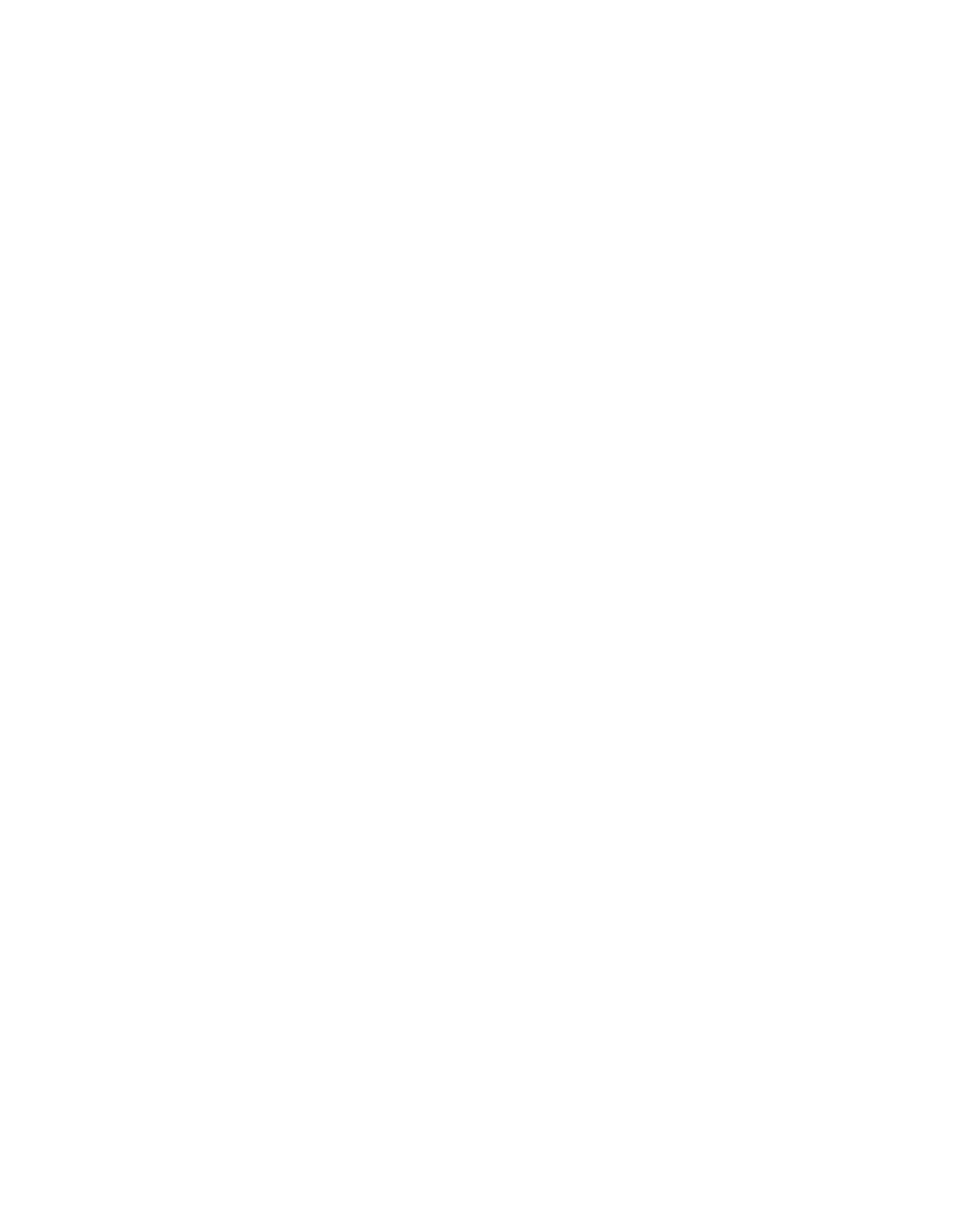When managing your network, developing an app, or even organizing paper files, sound security is no accident. Companies that consider security from the start assess their options and make reasonable choices based on the nature of their business and the sensitivity of the information involved. Threats to data may transform over time, but the fundamentals of sound security remain constant. As the Federal Trade Commission outlined in Protecting Personal Information: A Guide for Business, you should know what personal information you have in your files and on your computers, and keep only what you need for your business. You should protect the information that you keep, and properly dispose of what you no longer need. And, of course, you should create a plan to respond to security incidents.

In addition to Protecting Personal Information, the FTC has resources to help you think through how those principles apply to your business. There's an online tutorial to help train your employees; publications to address particular data security challenges; and news releases, blog posts, and guidance to help you identify – and possibly prevent – pitfalls.

There's another source of information about keeping sensitive data secure: the lessons learned from the more than 50 law enforcement actions the FTC has announced so far. These are settlements – no findings have been made by a court – and the specifics of the orders apply just to those companies, of course. But learning about alleged lapses that led to law enforcement can help your company improve its practices. And most of these alleged practices involve basic, fundamental security missteps. Distilling the facts of those cases down to their essence, here are ten lessons to learn that touch on vulnerabilities that could affect your company, along with practical guidance on how to reduce the risks they pose.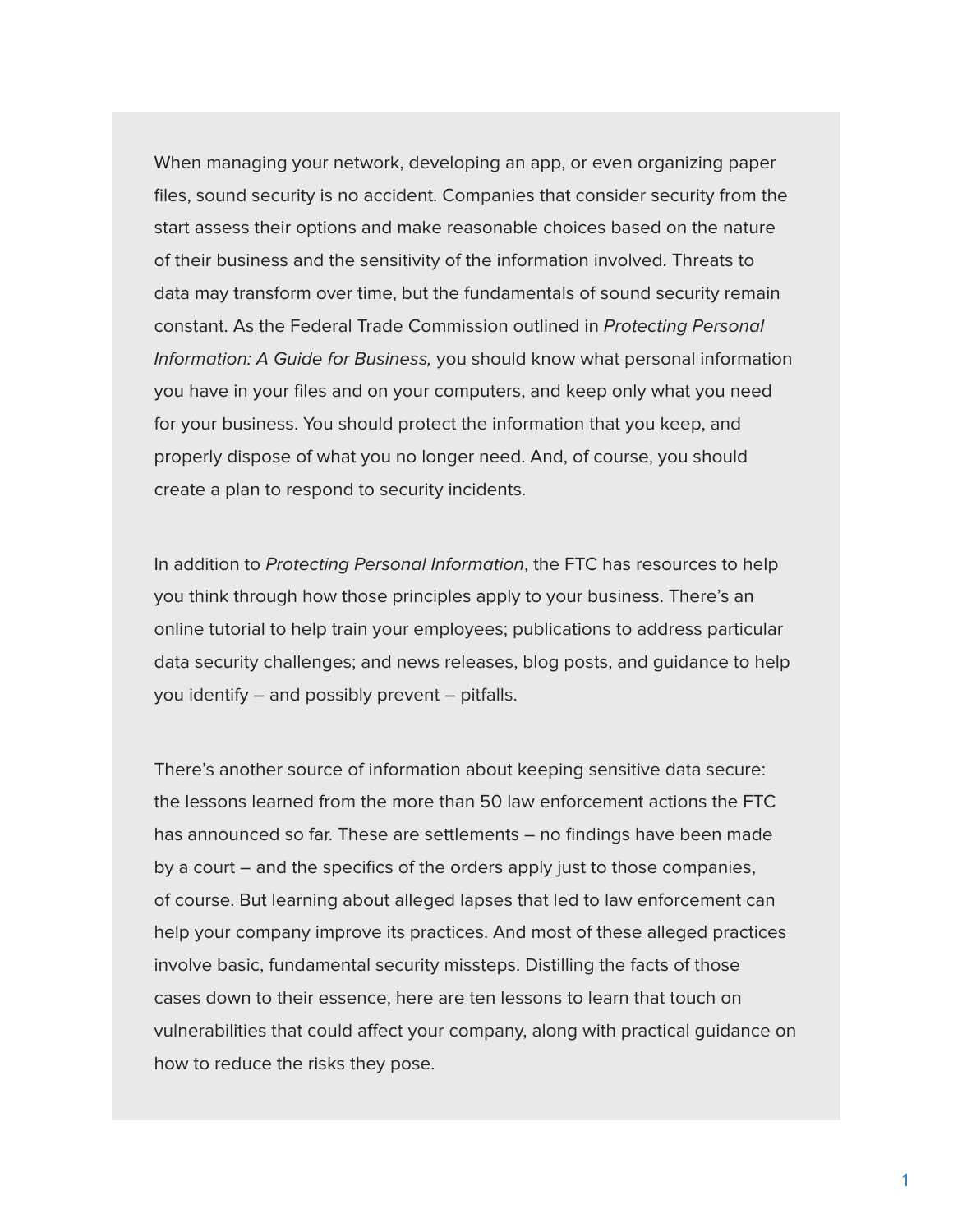## **Start with security.**

**1**

From personal data on employment applications to network files with customers' credit card numbers, sensitive information pervades every part of many companies. Business executives often ask how to manage confidential information. Experts agree on the key first step: Start with security. Factor it into the decisionmaking in every department of your business – personnel, sales, accounting, information technology, etc. Collecting and maintaining information "just because" is no longer a sound business strategy. Savvy companies think through the implication of their data decisions. By making conscious choices about the kind of information you collect, how long you keep it, and who can access it, you can reduce the risk of a data compromise down the road. Of course, all of those decisions will depend on the nature of your business. Lessons from FTC cases illustrate the benefits of building security in from the start by going lean and mean in your data collection, retention, and use policies.

#### **Don't collect personal information you don't need.**

Here's a foundational principle to inform your initial decision-making: No one can steal what you don't have. When does your company ask people for sensitive information? Perhaps when they're registering online or setting up a new account. When was the last time you looked at that process to make sure you really need everything you ask for? That's the lesson to learn from a number of FTC cases. For example, the FTC's complaint against **RockYou** charged that the company collected lots of information during the site registration process, including the user's email address and email password. By collecting email passwords – not something the business needed – and then storing them in clear text, the FTC said the company created an unnecessary risk to people's email accounts. The business could have avoided that risk simply by not collecting sensitive information in the first place.

#### **Hold on to information only as long as you have a legitimate business need.**

Sometimes it's necessary to collect personal data as part of a transaction. But once the deal is done, it may be unwise to keep it. In the FTC's **BJ's Wholesale Club** case, the company collected customers' credit and debit card information to process transactions in its retail stores. But according to the complaint, it continued to store that data for up to 30 days – long after the sale was complete. Not only did that violate bank rules, but by holding on to the information without a legitimate business need, the FTC said BJ's Wholesale Club created an unreasonable risk. By exploiting other weaknesses in the company's security practices, hackers stole the account data and used it to make counterfeit credit and debit cards. The business could have limited its risk by securely disposing of the financial information once it no longer had a legitimate need for it.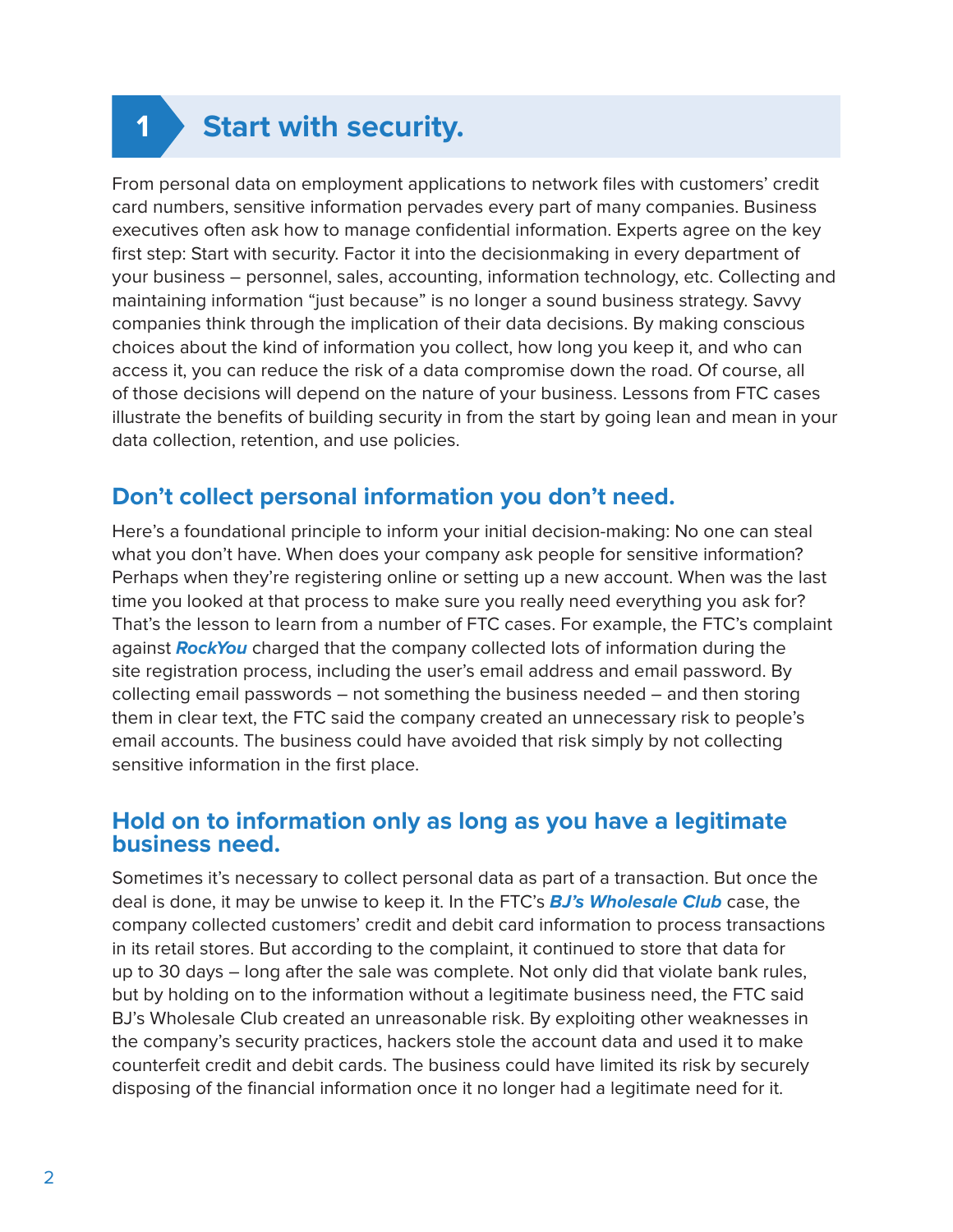#### **Don't use personal information when it's not necessary.**

You wouldn't juggle with a Ming vase. Nor should businesses use personal information in contexts that create unnecessary risks. In the **Accretive** case, the FTC alleged that the company used real people's personal information in employee training sessions, and then failed to remove the information from employees' computers after the sessions were over. Similarly, in **foru International**, the FTC charged that the company gave access to sensitive consumer data to service providers who were developing applications for the company. In both cases, the risk could have been avoided by using fictitious information for training or development purposes.

**2**

## **Control access to data sensibly.**

Once you've decided you have a legitimate business need to hold on to sensitive data, take reasonable steps to keep it secure. You'll want to keep it from the prying eyes of outsiders, of course, but what about your own employees? Not everyone on your staff needs unrestricted access to your network and the information stored on it. Put controls in place to make sure employees have access only on a "need to know" basis. For your network, consider steps such as separate user accounts to limit access to the places where personal data is stored or to control who can use particular databases. For paper files, external drives, disks, etc., an access control could be as simple as a locked file cabinet. When thinking about how to control access to sensitive information in your possession, consider these lessons from FTC cases.

#### **Restrict access to sensitive data.**

If employees don't have to use personal information as part of their job, there's no need for them to have access to it. For example, in **Goal Financial**, the FTC alleged that the company failed to restrict employee access to personal information stored in paper files and on its network. As a result, a group of employees transferred more than 7,000 consumer files containing sensitive information to third parties without authorization. The company could have prevented that misstep by implementing proper controls and ensuring that only authorized employees with a business need had access to people's personal information.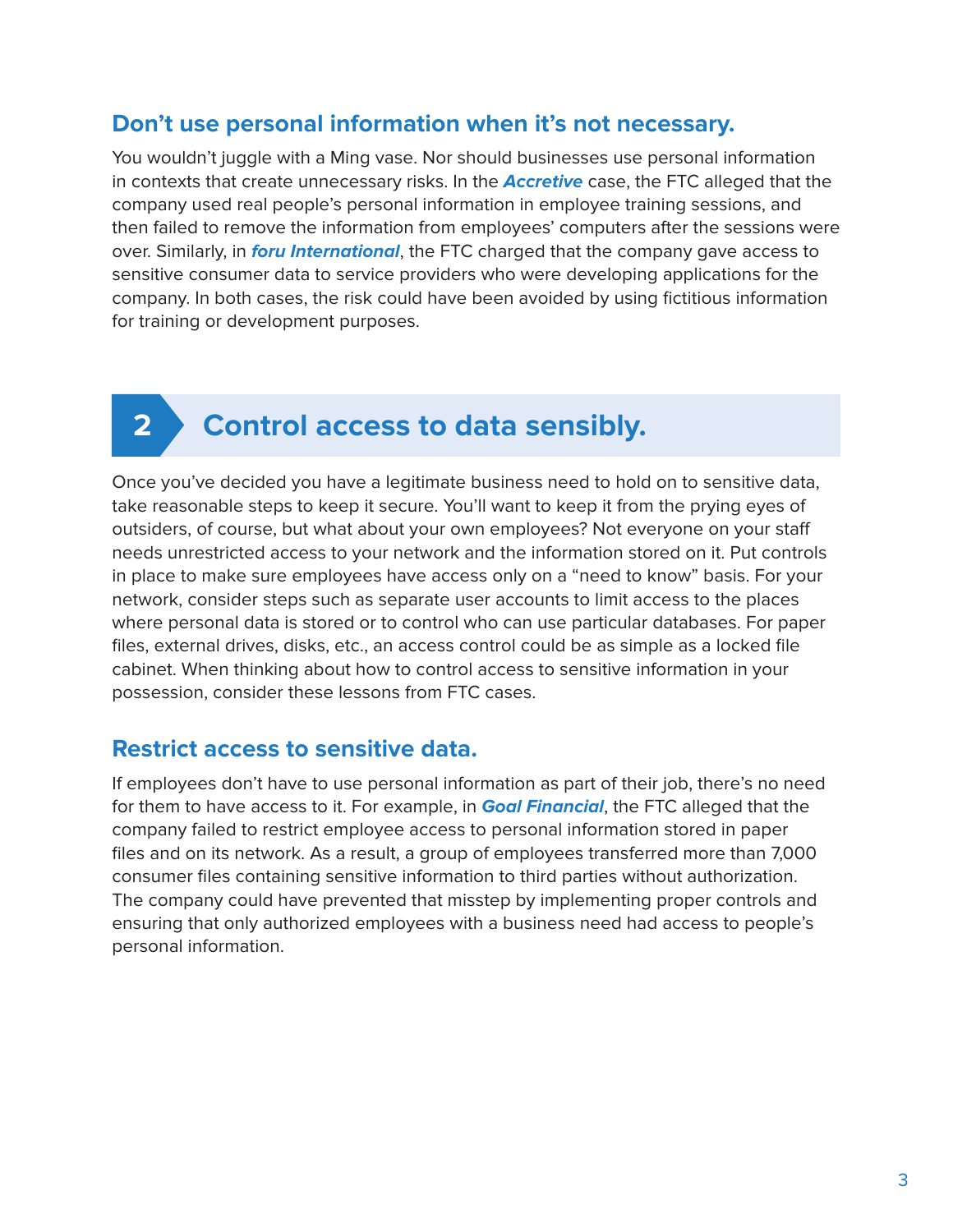#### **Limit administrative access.**

Administrative access, which allows a user to make system-wide changes to your system, should be limited to the employees tasked to do that job. In its action against **Twitter**, for example, the FTC alleged that the company granted almost all of its employees administrative control over Twitter's system, including the ability to reset user account passwords, view users' nonpublic tweets, and send tweets on users' behalf. According to the complaint, by providing administrative access to just about everybody in-house, Twitter increased the risk that a compromise of any of its employees' credentials could result in a serious breach. How could the company have reduced that risk? By ensuring that employees' access to the system's administrative controls was tailored to their job needs.

**3**

## **Require secure passwords and authentication.**

If you have personal information stored on your network, strong authentication procedures – including sensible password "hygiene" – can help ensure that only authorized individuals can access the data. When developing your company's policies, here are tips to take from FTC cases.

#### **Insist on complex and unique passwords.**

"Passwords" like 121212 or qwerty aren't much better than no passwords at all. That's why it's wise to give some thought to the password standards you implement. In the **Twitter** case, for example, the company let employees use common dictionary words as administrative passwords, as well as passwords they were already using for other accounts. According to the FTC, those lax practices left Twitter's system vulnerable to hackers who used password-guessing tools, or tried passwords stolen from other services in the hope that Twitter employees used the same password to access the company's system. Twitter could have limited those risks by implementing a more secure password system – for example, by requiring employees to choose complex passwords and training them not to use the same or similar passwords for both business and personal accounts.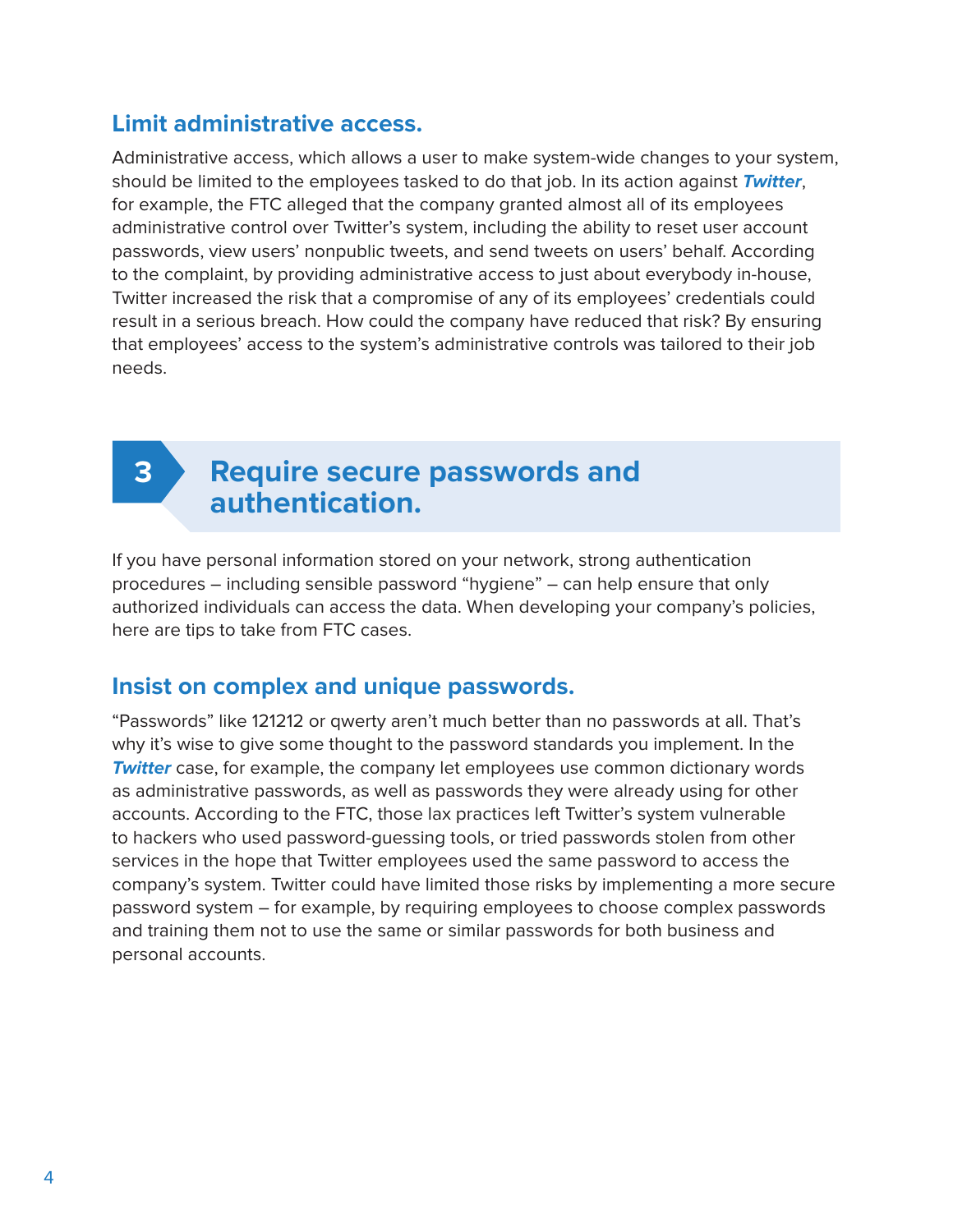#### **Store passwords securely.**

Don't make it easy for interlopers to access passwords. In **Guidance Software**, the FTC alleged that the company stored network user credentials in clear, readable text that helped a hacker access customer credit card information on the network. Similarly, in **Reed Elsevier**, the FTC charged that the business allowed customers to store user credentials in a vulnerable format in cookies on their computers. In **Twitter**, too, the FTC said the company failed to establish policies that prohibited employees from storing administrative passwords in plain text in personal email accounts. In each of those cases, the risks could have been reduced if the companies had policies and procedures in place to store credentials securely. Businesses also may want to consider other protections – two-factor authentication, for example – that can help protect against password compromises.

#### **Guard against brute force attacks.**

Remember that adage about an infinite number of monkeys at an infinite number of typewriters? Hackers use automated programs that perform a similar function. These brute force attacks work by typing endless combinations of characters until hackers luck into someone's password. In the **Lookout Services**, **Twitter**, and **Reed Elsevier** cases, the FTC alleged that the businesses didn't suspend or disable user credentials after a certain number of unsuccessful login attempts. By not adequately restricting the number of tries, the companies placed their networks at risk. Implementing a policy to suspend or disable accounts after repeated login attempts would have helped to eliminate that risk.

#### **Protect against authentication bypass.**

Locking the front door doesn't offer much protection if the back door is left open. In **Lookout Services**, the FTC charged that the company failed to adequately test its web application for widely-known security flaws, including one called "predictable resource location." As a result, a hacker could easily predict patterns and manipulate URLs to bypass the web app's authentication screen and gain unauthorized access to the company's databases. The company could have improved the security of its authentication mechanism by testing for common vulnerabilities.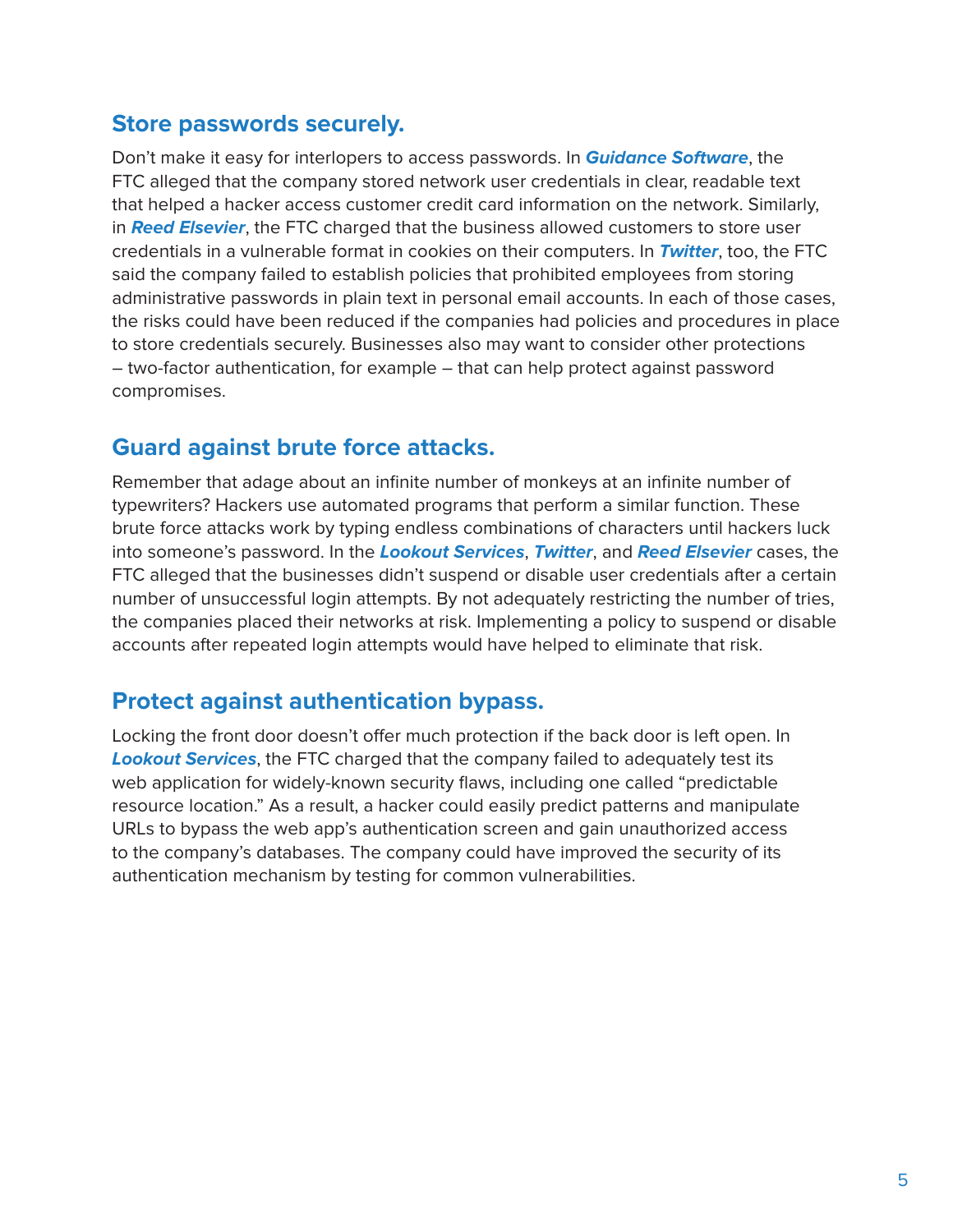### **4**

## **Store sensitive personal information securely and protect it during transmission.**

For many companies, storing sensitive data is a business necessity. And even if you take appropriate steps to secure your network, sometimes you have to send that data elsewhere. Use strong cryptography to secure confidential material during storage and transmission. The method will depend on the types of information your business collects, how you collect it, and how you process it. Given the nature of your business, some possibilities may include Transport Layer Security/Secure Sockets Layer (TLS/SSL) encryption, data-at-rest encryption, or an iterative cryptographic hash. But regardless of the method, it's only as good as the personnel who implement it. Make sure the people you designate to do that job understand how your company uses sensitive data and have the know-how to determine what's appropriate for each situation. With that in mind, here are a few lessons from FTC cases to consider when securing sensitive information during storage and transmission.

#### **Keep sensitive information secure throughout its lifecycle.**

Data doesn't stay in one place. That's why it's important to consider security at all stages, if transmitting information is a necessity for your business. In **Superior Mortgage Corporation**, for example, the FTC alleged that the company used SSL encryption to secure the transmission of sensitive personal information between the customer's web browser and the business's website server. But once the information reached the server, the company's service provider decrypted it and emailed it in clear, readable text to the company's headquarters and branch offices. That risk could have been prevented by ensuring the data was secure throughout its lifecycle, and not just during the initial transmission.

#### **Use industry-tested and accepted methods.**

When considering what technical standards to follow, keep in mind that experts already may have developed effective standards that can apply to your business. Savvy companies don't start from scratch when it isn't necessary. Instead, they take advantage of that collected wisdom. The **ValueClick** case illustrates that principle. According to the FTC, the company stored sensitive customer information collected through its e-commerce sites in a database that used a non-standard, proprietary form of encryption. Unlike widely-accepted encryption algorithms that are extensively tested, the complaint charged that ValueClick's method used a simple alphabetic substitution system subject to significant vulnerabilities. The company could have avoided those weaknesses by using tried-and-true industry-tested and accepted methods for securing data.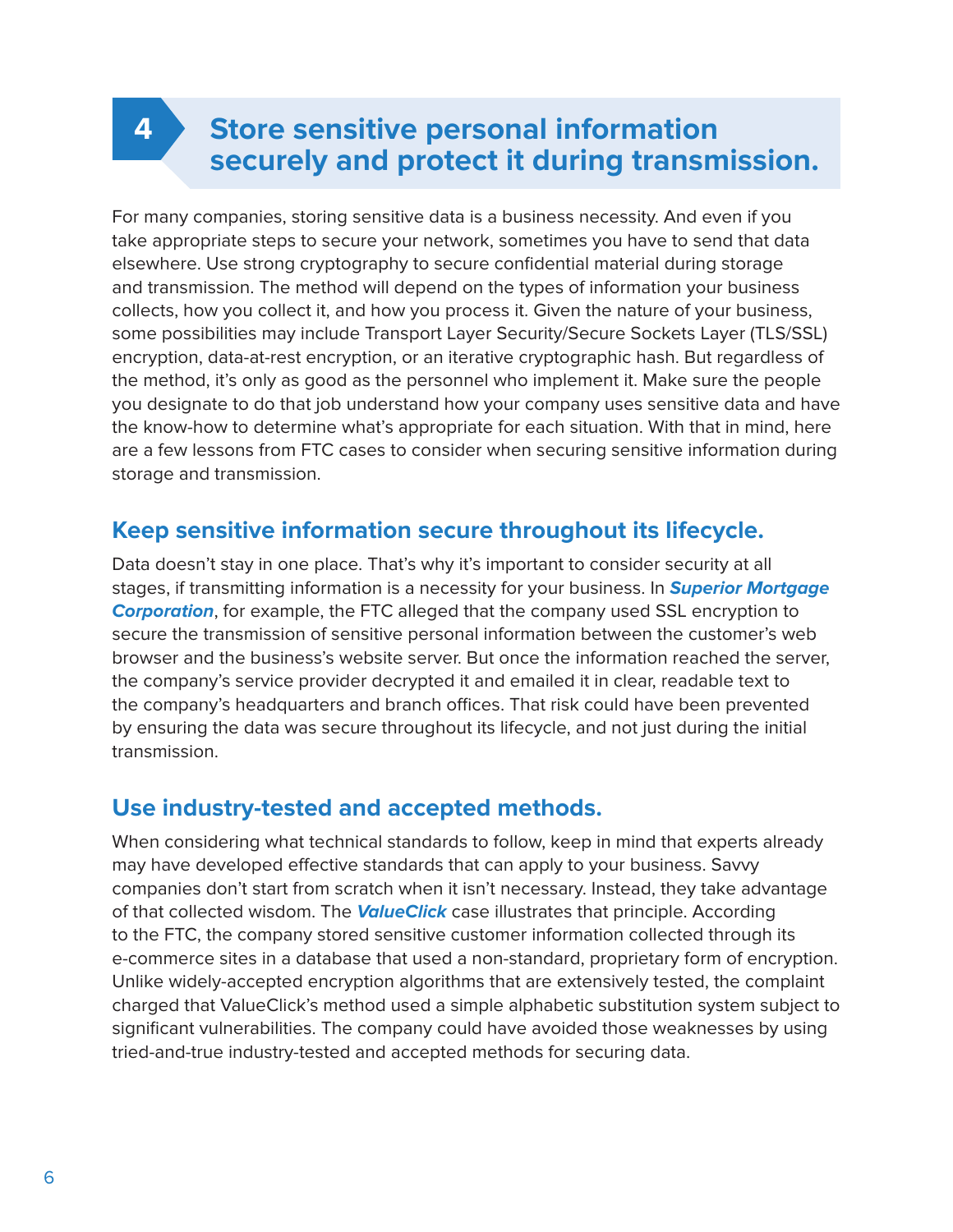#### **Ensure proper configuration.**

Encryption – even strong methods – won't protect your users if you don't configure it properly. That's one message businesses can take from the FTC's actions against **Fandango** and **Credit Karma**. In those cases, the FTC alleged that the companies used SSL encryption in their mobile apps, but turned off a critical process known as SSL certificate validation without implementing other compensating security measures. That made the apps vulnerable to man-in-the-middle attacks, which could allow hackers to decrypt sensitive information the apps transmitted. Those risks could have been prevented if the companies' implementations of SSL had been properly configured.

**5**

## **Segment your network and monitor who's trying to get in and out.**

When designing your network, consider using tools like firewalls to segment your network, thereby limiting access between computers on your network and between your computers and the internet. Another useful safeguard: intrusion detection and prevention tools to monitor your network for malicious activity. Here are some lessons from FTC cases to consider when designing your network.

#### **Segment your network.**

Not every computer in your system needs to be able to communicate with every other one. You can help protect particularly sensitive data by housing it in a separate secure place on your network. That's a lesson from the **DSW** case. The FTC alleged that the company didn't sufficiently limit computers from one in-store network from connecting to computers on other in-store and corporate networks. As a result, hackers could use one in-store network to connect to, and access personal information on, other in-store and corporate networks. The company could have reduced that risk by sufficiently segmenting its network.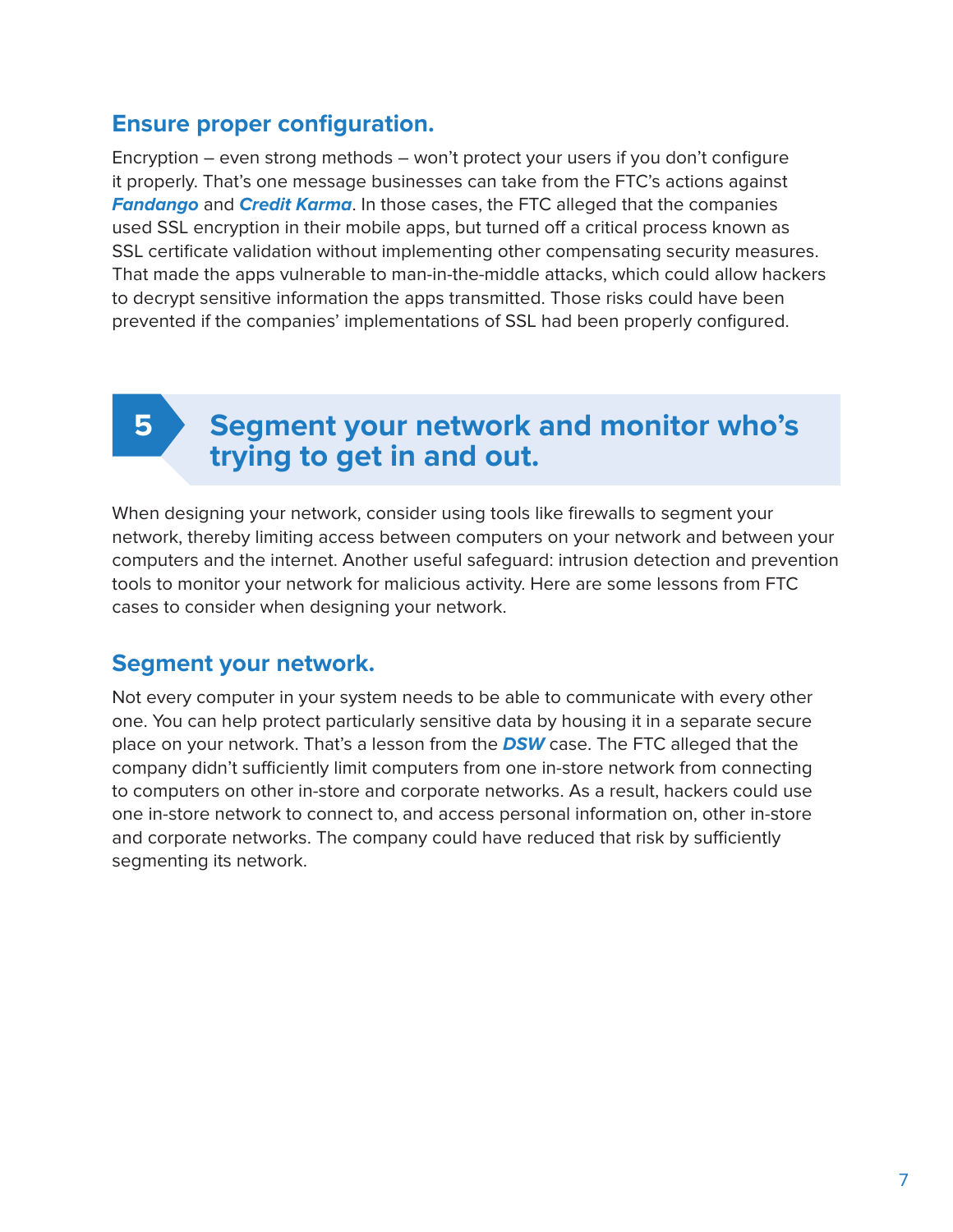#### **Monitor activity on your network.**

"Who's that knocking on my door?" That's what an effective intrusion detection tool asks when it detects unauthorized activity on your network. In the **Dave & Buster's** case, the FTC alleged that the company didn't use an intrusion detection system and didn't monitor system logs for suspicious activity. The FTC says something similar happened in **Cardsystem Solutions**. The business didn't use sufficient measures to detect unauthorized access to its network. Hackers exploited weaknesses, installing programs on the company's network that collected stored sensitive data and sent it outside the network every four days. In each of these cases, the businesses could have reduced the risk of a data compromise or its breadth by using tools to monitor activity on their networks.

**6**

## **Secure remote access to your network.**

Business doesn't just happen in the office. While a mobile workforce can increase productivity, it also can pose new security challenges. If you give employees, clients, or service providers remote access to your network, have you taken steps to secure those access points? FTC cases suggest some factors to consider when developing your remote access policies.

#### **Ensure endpoint security.**

Just as a chain is only as strong as its weakest link, your network security is only as strong as the weakest security on a computer with remote access to it. That's the message of FTC cases in which companies failed to ensure that computers with remote access to their networks had appropriate endpoint security. For example, in **Premier Capital Lending**, the company allegedly activated a remote login account for a business client to obtain consumer reports, without first assessing the business's security. When hackers accessed the client's system, they stole its remote login credentials and used them to grab consumers' personal information. According to the complaint in **Settlement One**, the business allowed clients that didn't have basic security measures, like firewalls and updated antivirus software, to access consumer reports through its online portal. And in **Lifelock**, the FTC charged that the company failed to install antivirus programs on the computers that employees used to remotely access its network. These businesses could have reduced those risks by securing computers that had remote access to their networks.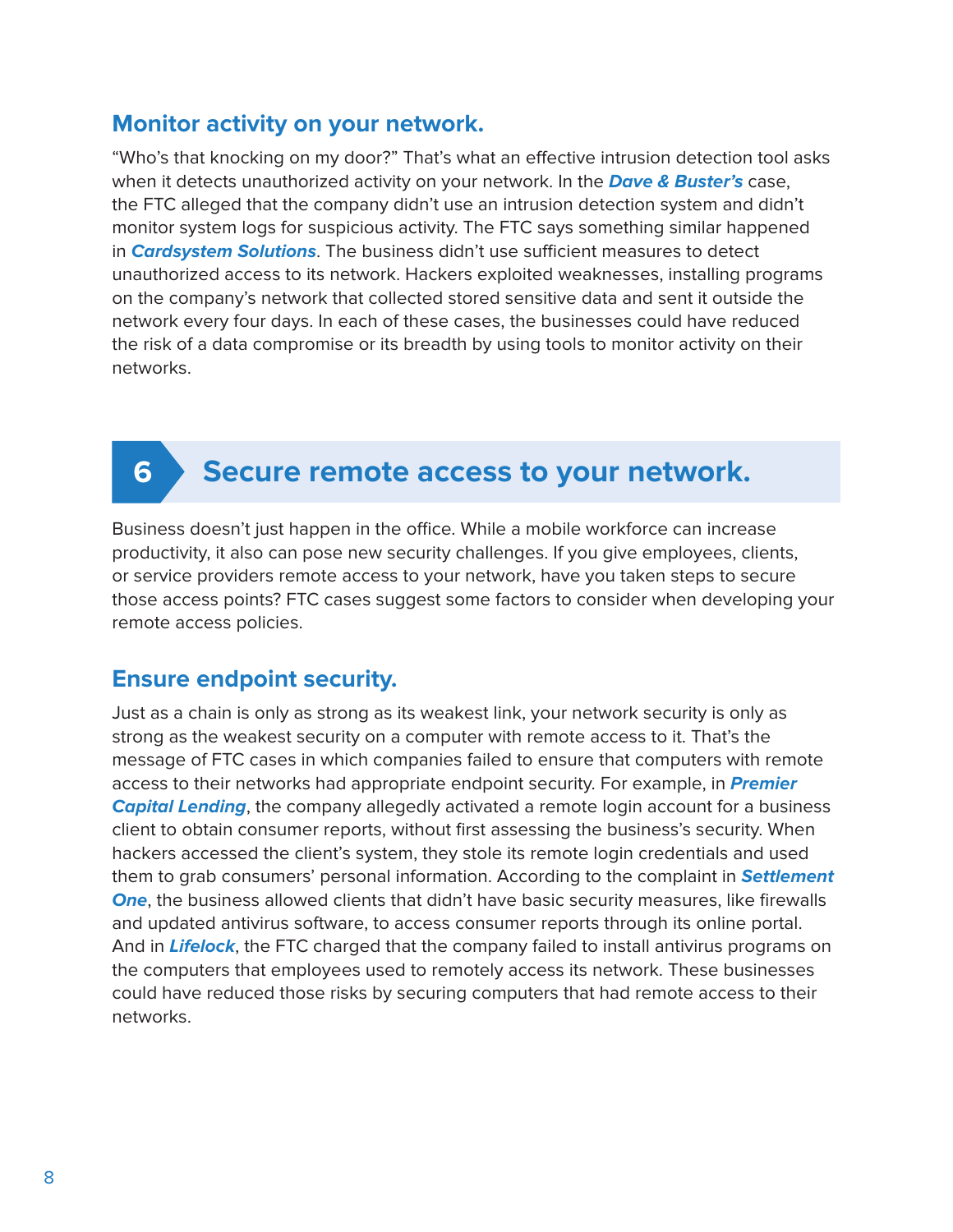#### **Put sensible access limits in place.**

Not everyone who might occasionally need to get on your network should have an allaccess, backstage pass. That's why it's wise to limit access to what's needed to get the job done. In the **Dave & Buster's** case, for example, the FTC charged that the company failed to adequately restrict third-party access to its network. By exploiting security weaknesses in the third-party company's system, an intruder allegedly connected to the network numerous times and intercepted personal information. What could the company have done to reduce that risk? It could have placed limits on third-party access to its network – for example, by restricting connections to specified IP addresses or granting temporary, limited access.

**7**

## **Apply sound security practices when developing new products.**

So you have a great new app or innovative software on the drawing board. Early in the development process, think through how customers will likely use the product. If they'll be storing or sending sensitive information, is your product up to the task of handling that data securely? Before going to market, consider the lessons from FTC cases involving product development, design, testing, and roll-out.

#### **Train your engineers in secure coding.**

Have you explained to your developers the need to keep security at the forefront? In cases like **MTS**, **HTC America**, and **TRENDnet**, the FTC alleged that the companies failed to train their employees in secure coding practices. The upshot: questionable design decisions, including the introduction of vulnerabilities into the software. For example, according to the complaint in **HTC America**, the company failed to implement readily available secure communications mechanisms in the logging applications it pre-installed on its mobile devices. As a result, malicious third-party apps could communicate with the logging applications, placing consumers' text messages, location data, and other sensitive information at risk. The company could have reduced the risk of vulnerabilities like that by adequately training its engineers in secure coding practices.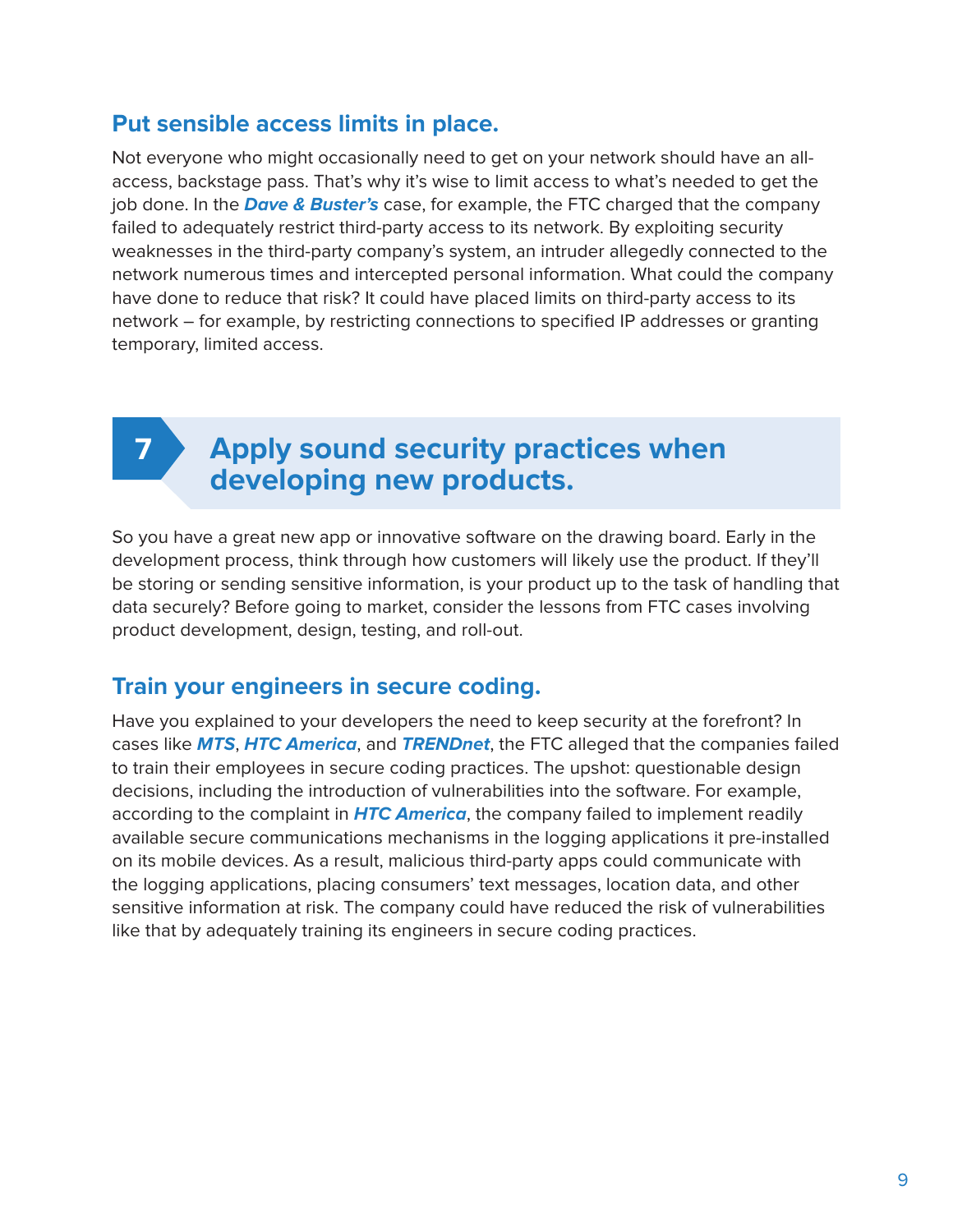#### **Follow platform guidelines for security.**

When it comes to security, there may not be a need to reinvent the wheel. Sometimes the wisest course is to listen to the experts. In actions against **HTC America**, **Fandango**, and **Credit Karma**, the FTC alleged that the companies failed to follow explicit platform guidelines about secure development practices. For example, Fandango and Credit Karma turned off a critical process known as SSL certificate validation in their mobile apps, leaving the sensitive information consumers transmitted through those apps open to interception through man-in-the-middle attacks. The companies could have prevented this vulnerability by following the iOS and Android guidelines for developers, which explicitly warn against turning off SSL certificate validation.

#### **Verify that privacy and security features work.**

If your software offers a privacy or security feature, verify that the feature works as advertised. In **TRENDnet**, for example, the FTC charged that the company failed to test that an option to make a consumer's camera feed private would, in fact, restrict access to that feed. As a result, hundreds of "private" camera feeds were publicly available. Similarly, in **Snapchat**, the company advertised that messages would "disappear forever," but the FTC says it failed to ensure the accuracy of that claim. Among other things, the app saved video files to a location outside of the app's sandbox, making it easy to recover the video files with common file browsing tools. The lesson for other companies: When offering privacy and security features, ensure that your product lives up to your advertising claims.

#### **Test for common vulnerabilities.**

There is no way to anticipate every threat, but some vulnerabilities are commonly known and reasonably foreseeable. In more than a dozen FTC cases, businesses failed to adequately assess their applications for well-known vulnerabilities. For example, in the **Guess?** case, the FTC alleged that the business failed to assess whether its web application was vulnerable to Structured Query Language (SQL) injection attacks. As a result, hackers were able to use SQL attacks to gain access to databases with consumers' credit card information. That's a risk that could have been avoided by testing for commonly-known vulnerabilities, like those identified by the Open Web Application Security Project (OWASP).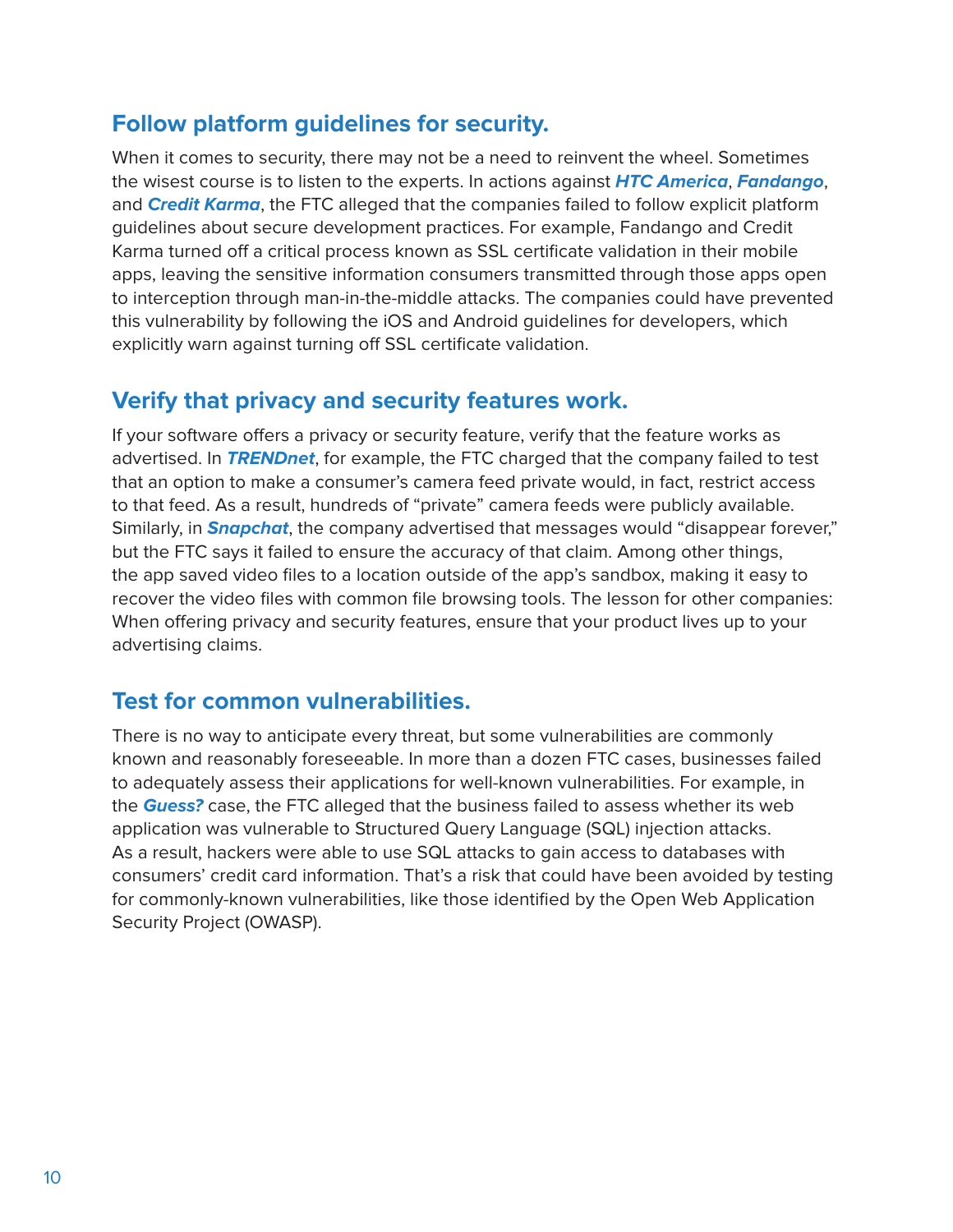## **8**

## **Make sure your service providers implement reasonable security measures.**

When it comes to security, keep a watchful eye on your service providers – for example, companies you hire to process personal information collected from customers or to develop apps. Before hiring someone, be candid about your security expectations. Take reasonable steps to select providers able to implement appropriate security measures and monitor that they're meeting your requirements. FTC cases offer advice on what to consider when hiring and overseeing service providers.

#### **Put it in writing.**

Insist that appropriate security standards are part of your contracts. In **GMR Transcription**, for example, the FTC alleged that the company hired service providers to transcribe sensitive audio files, but failed to require the service provider to take reasonable security measures. As a result, the files – many containing highly confidential health-related information – were widely exposed on the internet. For starters, the business could have included contract provisions that required service providers to adopt reasonable security precautions – for example, encryption.

#### **Verify compliance.**

Security can't be a "take our word for it" thing. Including security expectations in contracts with service providers is an important first step, but it's also important to build oversight into the process. The **Upromise** case illustrates that point. There, the company hired a service provider to develop a browser toolbar. Upromise claimed that the toolbar, which collected consumers' browsing information to provide personalized offers, would use a filter to "remove any personally identifiable information" before transmission. But, according to the FTC, Upromise failed to verify that the service provider had implemented the information collection program in a manner consistent with Upromise's privacy and security policies and the terms in the contract designed to protect consumer information. As a result, the toolbar collected sensitive personal information – including financial account numbers and security codes from secure web pages – and transmitted it in clear text. How could the company have reduced that risk? By asking questions and following up with the service provider during the development process.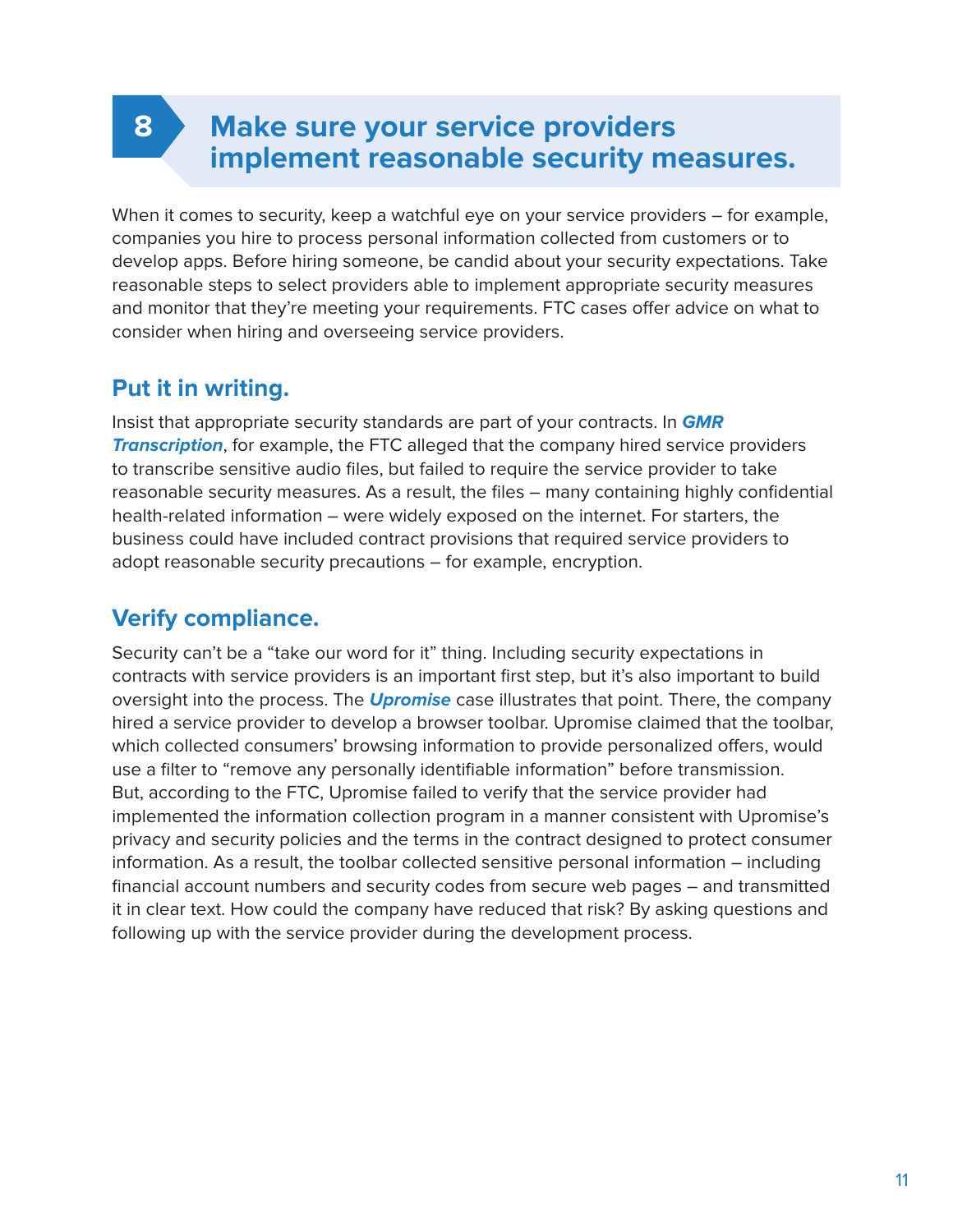## **9**

## **Put procedures in place to keep your security current and address vulnerabilities that may arise.**

Securing your software and networks isn't a one-and-done deal. It's an ongoing process that requires you to keep your guard up. If you use third-party software on your networks, or you include third-party software libraries in your applications, apply updates as they're issued. If you develop your own software, how will people let you know if they spot a vulnerability, and how will you make things right? FTC cases offer points to consider in thinking through vulnerability management.

#### **Update and patch third-party software.**

Outdated software undermines security. The solution is to update it regularly and implement third-party patches. In the **TJX Companies** case, for example, the FTC alleged that the company didn't update its anti-virus software, increasing the risk that hackers could exploit known vulnerabilities or overcome the business's defenses. Depending on the complexity of your network or software, you may need to prioritize patches by severity; nonetheless, having a reasonable process in place to update and patch thirdparty software is an important step to reducing the risk of a compromise.

#### **Heed credible security warnings and move quickly to fix them.**

When vulnerabilities come to your attention, listen carefully and then get a move on. In the **HTC America** case, the FTC charged that the company didn't have a process for receiving and addressing reports about security vulnerabilities. HTC's alleged delay in responding to warnings meant that the vulnerabilities found their way onto even more devices across multiple operating system versions. Sometimes, companies receive security alerts, but they get lost in the shuffle. In **Fandango**, for example, the company relied on its general customer service system to respond to warnings about security risks. According to the complaint, when a researcher contacted the business about a vulnerability, the system incorrectly categorized the report as a password reset request, sent an automated response, and marked the message as "resolved" without flagging it for further review. As a result, Fandango didn't learn about the vulnerability until FTC staff contacted the company. The lesson for other businesses? Have an effective process in place to receive and address security vulnerability reports. Consider a clearly publicized and effective channel (for example, a dedicated email address like security@yourcompany.com) for receiving reports and flagging them for your security staff.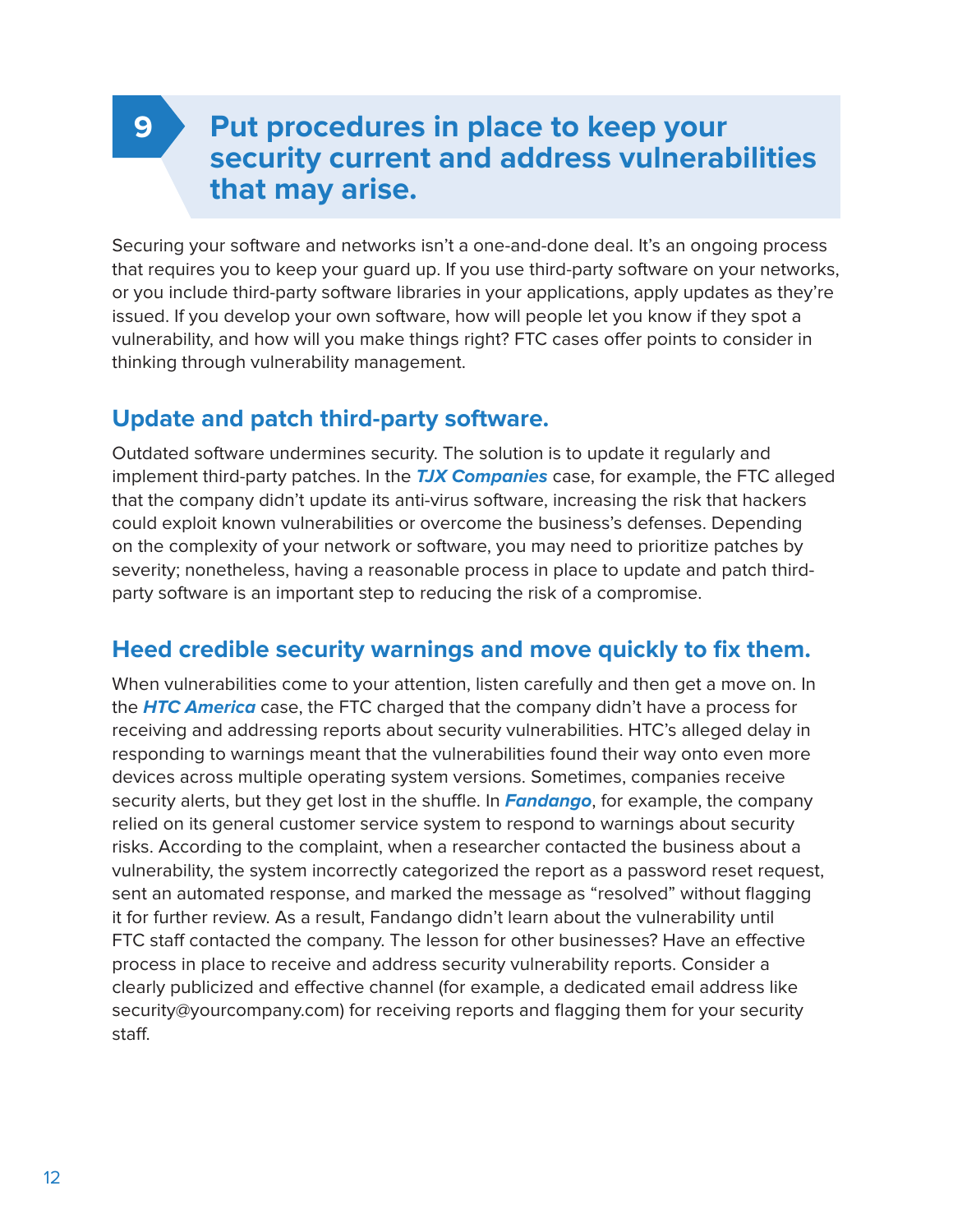#### **Secure paper, physical media, and devices. 10**

Network security is a critical consideration, but many of the same lessons apply to paperwork and physical media like hard drives, laptops, flash drives, and disks. FTC cases offer some things to consider when evaluating physical security at your business.

#### **Securely store sensitive files.**

If it's necessary to retain important paperwork, take steps to keep it secure. In the **Gregory Navone** case, the FTC alleged that the defendant maintained sensitive consumer information, collected by his former businesses, in boxes in his garage. In **Lifelock**, the complaint charged that the company left faxed documents that included consumers' personal information in an open and easily accessible area. In each case, the business could have reduced the risk to their customers by implementing policies to store documents securely.

#### **Protect devices that process personal information.**

Securing information stored on your network won't protect your customers if the data has already been stolen through the device that collects it. In the 2007 **Dollar Tree** investigation, FTC staff said that the business's PIN entry devices were vulnerable to tampering and theft. As a result, unauthorized persons could capture consumer's payment card data, including the magnetic stripe data and PIN, through an attack known as "PED skimming." Given the novelty of this type of attack at the time, and a number of other factors, staff closed the investigation. However, attacks targeting point-of-sale devices are now common and well-known, and businesses should take reasonable steps to protect such devices from compromise.

#### **Keep safety standards in place when data is en route.**

Savvy businesses understand the importance of securing sensitive information when it's outside the office. In **Accretive**, for example, the FTC alleged that an employee left a laptop containing more than 600 files, with 20 million pieces of information related to 23,000 patients, in the locked passenger compartment of a car, which was then stolen. The **CBR Systems** case concerned alleged unencrypted backup tapes, a laptop, and an external hard drive – all of which contained sensitive information – that were lifted from an employee's car. In each case, the business could have reduced the risk to consumers' personal information by implementing reasonable security policies when data is en route. For example, when sending files, drives, disks, etc., use a mailing method that lets you track where the package is. Limit the instances when employees need to be out and about with sensitive data in their possession. But when there's a legitimate business need to travel with confidential information, employees should keep it out of sight and under lock and key whenever possible.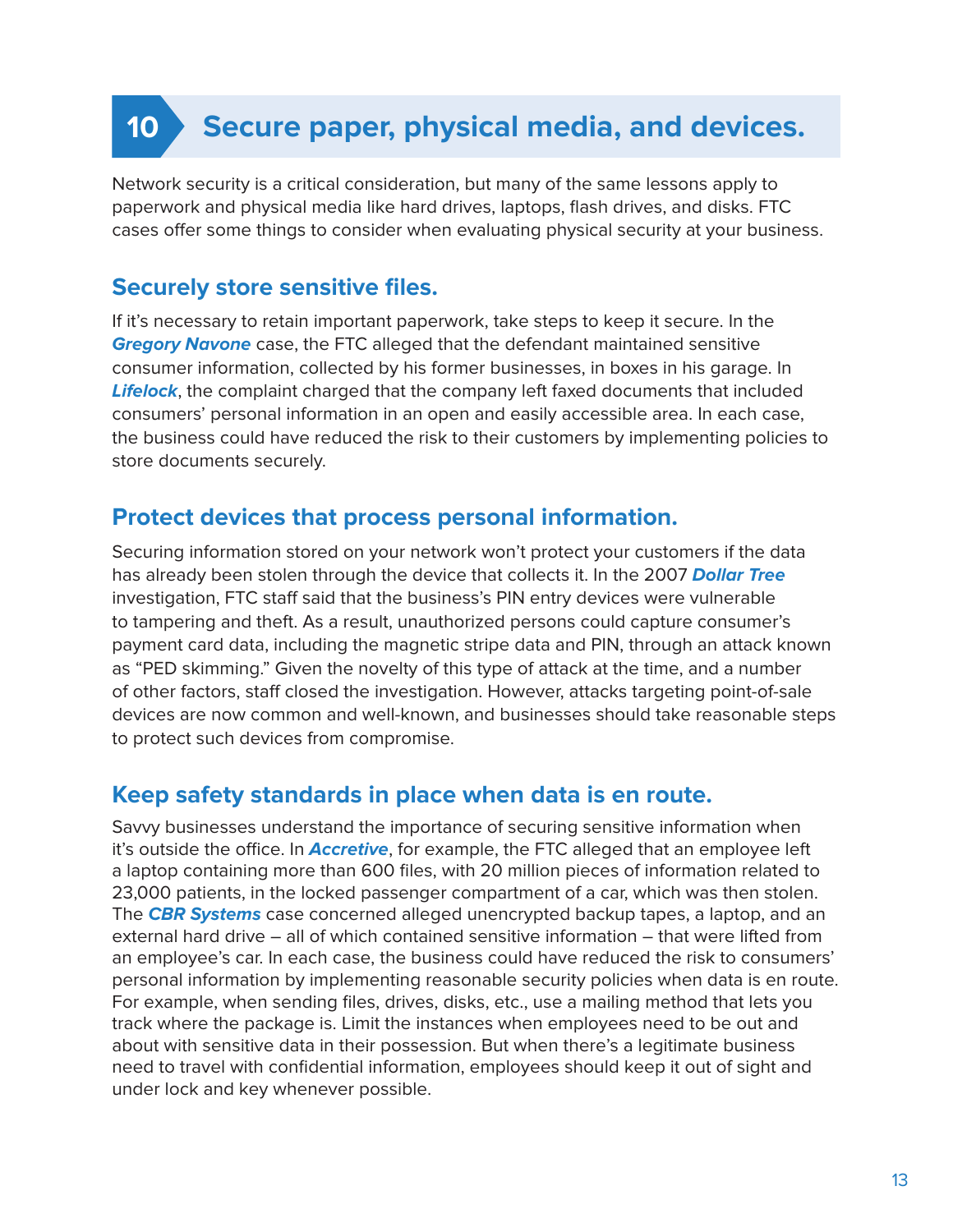#### **Dispose of sensitive data securely.**

Paperwork or equipment you no longer need may look like trash, but it's treasure to identity thieves if it includes personal information about consumers or employees. For example, according to the FTC complaints in **Rite Aid** and **CVS Caremark**, the companies tossed sensitive personal information – like prescriptions – in dumpsters. In **Goal Financial**, the FTC alleged that an employee sold surplus hard drives that contained the sensitive personal information of approximately 34,000 customers in clear text. The companies could have prevented the risk to consumers' personal information by shredding, burning, or pulverizing documents to make them unreadable and by using available technology to wipe devices that aren't in use.

#### **Looking for more information?**

The FTC's Business Center (**business.ftc.gov**) has a Data Security section with an up-to-date listing of relevant cases and other free resources.

#### **About the FTC**

The FTC works for the consumer to prevent fraudulent, deceptive, and unfair practices in the marketplace. The Business Center gives you and your business tools to understand and comply with the law. Regardless of the size of your organization or the industry you're in, knowing – and fulfilling – your compliance responsibilities is smart, sound business. Visit the Business Center at **business.ftc.gov**.

#### **Your Opportunity to Comment**

The National Small Business Ombudsman and 10 Regional Fairness Boards collect comments from small businesses about federal compliance and enforcement activities. Each year, the Ombudsman evaluates the conduct of these activities and rates each agency's responsiveness to small businesses. Small businesses can comment to the Ombudsman without fear of reprisal. To comment, call toll-free 1-888-REGFAIR (1-888-734-3247) or go to **sba.gov/ombudsman.**